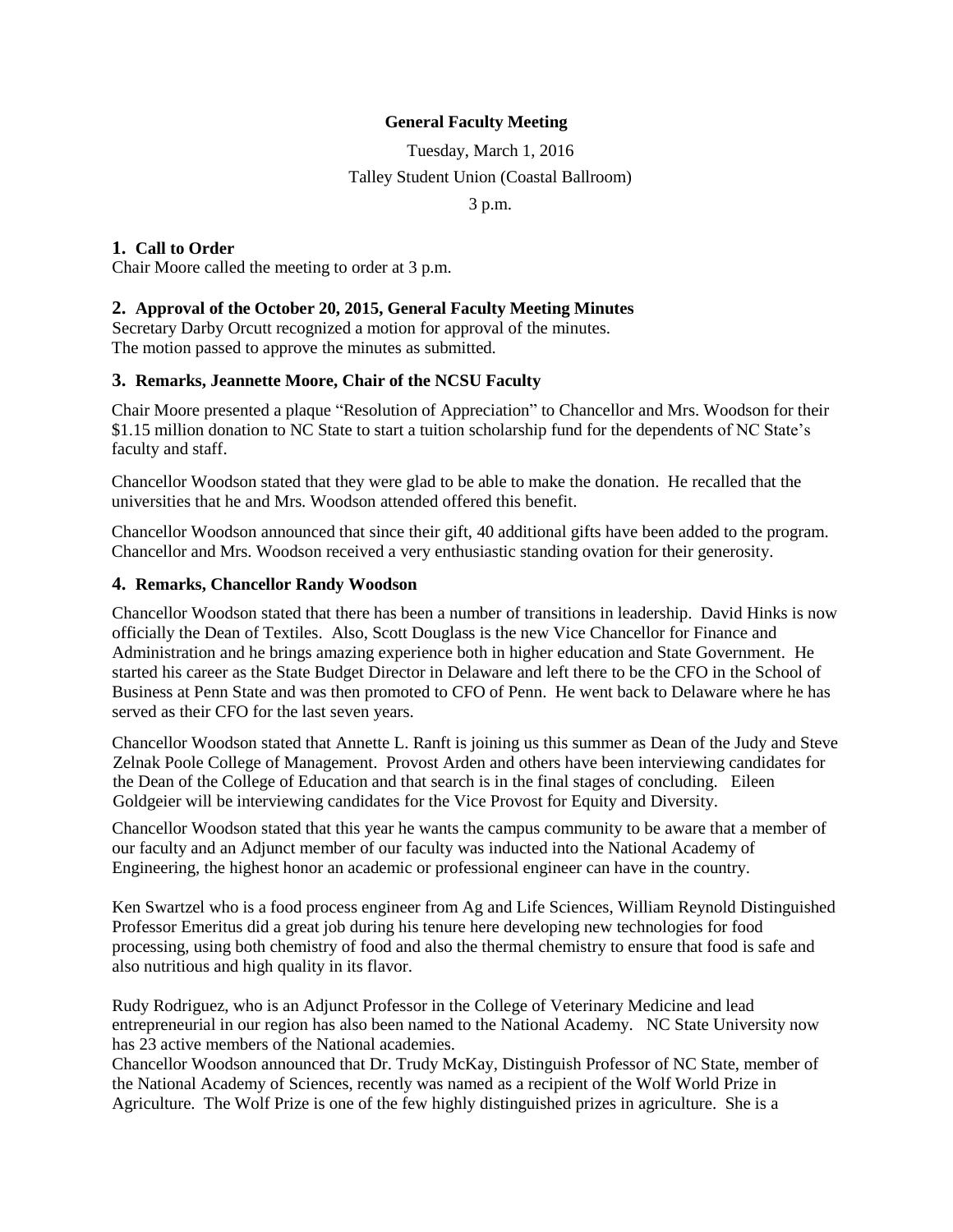quantitative geneticist and works largely with fruit flies, but her research has led to many applications in agriculture and for that she is being honored with the Wolf Prize. Almost 50 percent of those who receive the Wolf Prize go on to receive the Nobel prize, so it is a significant honor, great for NC State and great for Dr. McKay.

Kate Meurs, Associate Dean of Research and Graduate Studies at North Carolina State University's College of Veterinary Medicine is the first recipient of the Mark L. Morris Jr. Investigator Award from the Morris Animal Foundation. This is a tribute to all of our work with companion animals. She is a great scientist and a great leader at NC State.

Susan Nutter, Vice Provost and Director of Libraries, has yet again been honored. In this case by the Academic Research Libraries across the country as the Research Librarian of the year. This award highlights vision and commitment to the academic librarian profession.

Chancellor Woodson announced that also this year for the first time in history NC State received a Churchill scholarship. After World War II, there were two scholarships created, the Rhodes and Churchill and they honored the highest achieving American undergraduates with a graduate fellowship to attend Oxford or Cambridge University. This year Mia de los Reyes who is an undergraduate in Physics received the Churchill Scholarship. Mia is a product of NC State since her father is a professor of Civil Engineering. Mia is also a product of the great system of higher education in North Carolina having received her high school degree from the North Carolina School of Science and Mathematics. Mia will be going to Cambridge to study Astro Physics.

Chancellor Woodson stated that the meeting began with the Faculty Senate recognizing him and Mrs. Woodson for starting the scholarship fund. He said it was important for them to give back to NC State and they wanted to do it in a way that hopefully inspired others to participate. He is grateful that almost forty people have stepped up and contributed. He said this scholarship will mean a lot in the future. As important as this is to the faculty, it is hugely important to those that work every day for the university with more limited resources than he and Susan, so it was important for them to do this. He went on to say, "We didn't do it to get recognition, we did it to inspire others."

Chancellor Woodson stated that he is very pleased that the citizens of North Carolina will have the opportunity to vote on the bond, March  $15<sup>th</sup>$  and he is also pleased that the Governor and the Legislature chose to enact a bond to give to the people of North Carolina for a vote.

Chancellor Woodson stated that the bond is big for NC State and will continue to move our campus forward. Engineering Oval, which is not a complete move of engineering to Centennial Campus, but it is largely a completely move of engineering to Centennial as a critical next step for us. Chancellor Woodson stated that the second critical project is a Plant Science Research Center that is part of our Plant Science initiative. He gave a shout out to Agriculture and Life Sciences for working tirelessly across the state to get this bond passed.

Chancellor Woodson said he is very grateful for Provost Arden, Vice Chancellor Mullen, Justine and the many people working everyday on this campus to continue to build the kind of climate that we all aspire to work within and that we all aspire to be leaders within. The students have been very responsive, so too often when you have conversations about diversity, the only people that show up are those that are diverse and committed to the topic.

Chancellor Woodson said to really have an impact across campus we need to engage the entire campus community and I am very proud to say that has happened and it is illustrated in a number of events that we have had across campus. The attendance has been great, the conversations have been strong and the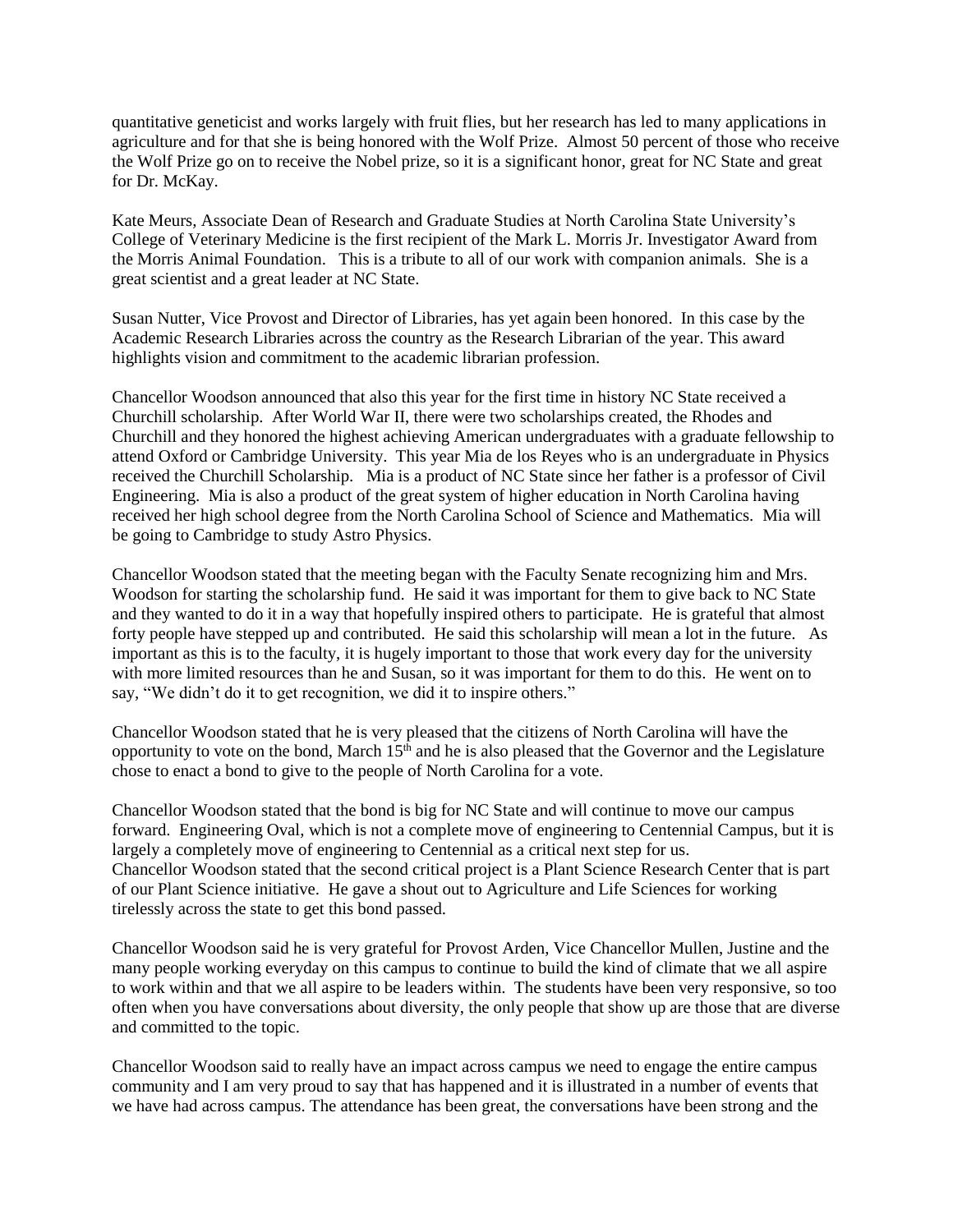inclusive environment at NC State has been strong, but it takes all of you, the faculty and all of us in administration and our students to work together on these issues. Thank you for your leadership.

# *Questions and Comments*

*A faculty member commented that for years we used the tuition increases partially for need based scholarships and partially for increases for faculty. By using those funds I think we could probably help grow our own team and really reward the fore mentions. What is your view on that and is that something we can consider in the future?*

Chancellor Woodson: I believe that whatever resources we have we need to invest in our peers and you are right, historically we have either waited on the legislature to give us money or we have reallocated from the campus initiated tuition increase for faculty salaries. Please remember that tuition receipts here are considered appropriated receipts so they are still part of the legislative appropriation to the university even though we earn it, so we have had limitations on the amount of any appropriated receipt or dollars that we could use for salary increases.

We have each year that we have had the authority to, used tuition increases to pay for the promotion increments, which has been critical for us. We have had all of the promotion increments every year through this challenging time and those were increased this past year and that was paid for through CITI. The problem with financial aid is the Board of Governors put a cap on us for the amount of funds that we could use for tuition increases for financial aid. That cap was 15% and we are hardly above that cap of our appropriated seats for financial aid and as a result we have not been able to divert any new money toward financial aid and that has put a real challenge on us in terms of meeting the critical financial needs of our students. So the reality is I think we are in for a period of very constrained tuition increases. If you have listened to Margaret Spelling in her early comments she is all about affordability and so am I, but affordability has a number of ways you can measure it and one is by providing financial aid, so I think we are going to have some real challenges coming up with the funds through new funds, so that leaves us with the authority to give raises but not the money. So, I have asked Provost Arden and Vice Chancellor Douglas to think about how we can build budget models that give us flexibility to compensate our employees and do it in a way where we are not going to departments in October after a budget just passes. Certainly campus initiated increases is one of the ways that we can provide revenue to support our faculty.

#### *What metrics are we using to decide whether cluster hires are successful?*

Chancellor: The metrics will be whether the faculty are successful. If you look at the strength of the faculty at NC State overall and then you look at the clusters that we have initiated, many of those clusters are bringing tremendous resources to the university and tremendous reputations. The way you measure the success of any university based on faculty is reputation and the strength of the faculty. There are a number of areas where the university has been bolstered through cluster hires or new strengths have been built through cluster hires. I look at whether our faculty is successful and whether we are growing research and development at the university and whether we are spinning out technology and whether we are offering new curricula to students.

*Can we include teaching and undergraduate programs and student enrollment in those metrics?*  Chancellor Woodson stated that enrollment is not the way to measure at the undergraduate level, because we are not growing. Many of these clusters are driven by an academic.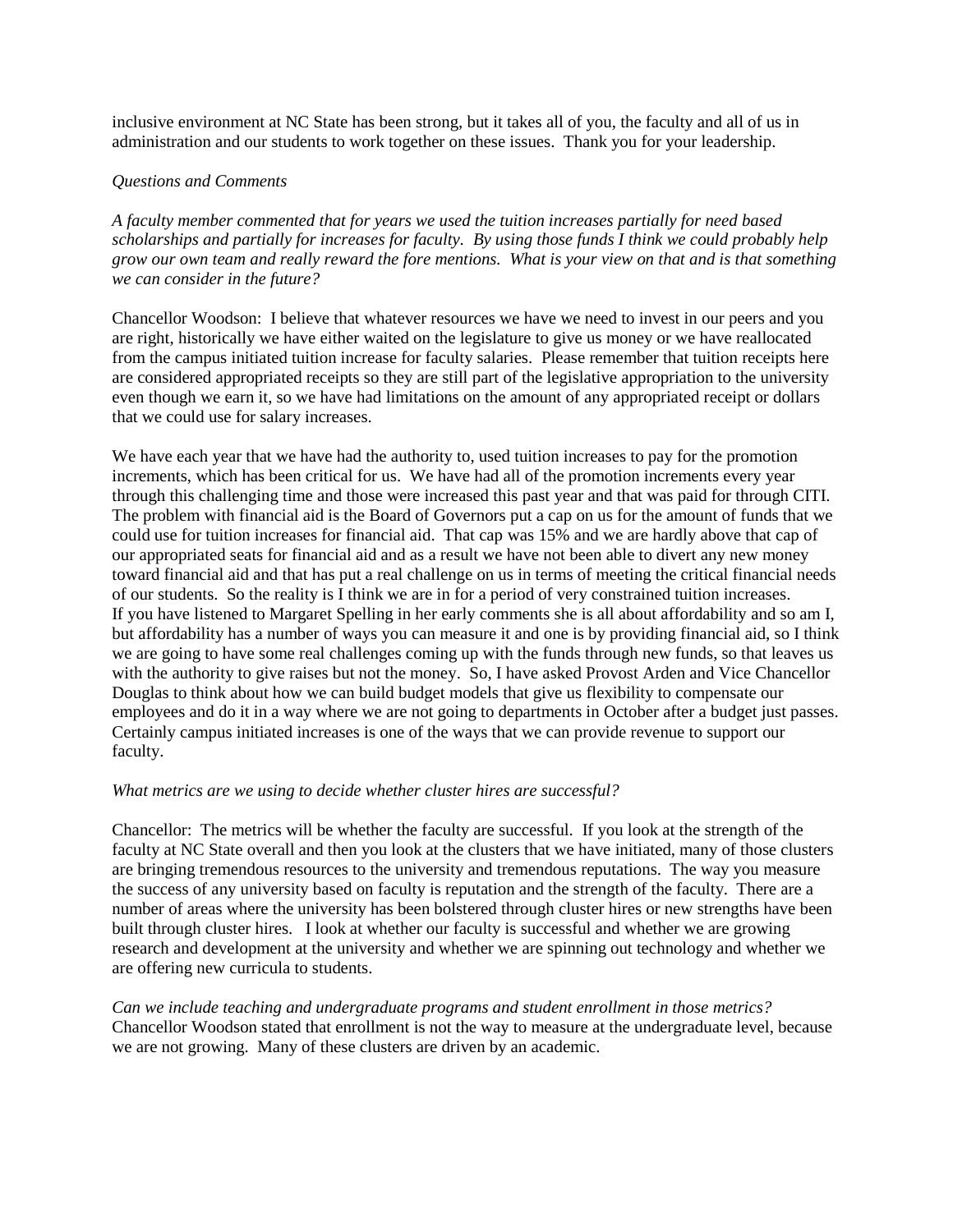#### **5. Remarks, Provost Arden**

Provost Arden stated that one of our major priorities is to move faculty salaries forward at this institution over the coming years. Assuming that there will not be any state appropriations to do so we are going to have to find a way to allocate or reallocate roughly \$10 million a year for a 3% program across the university.

Provost Arden stated that they have just finished the College of Education's dean search. They had three outstanding candidates. He will be collecting input from a survey over the next couple of days and will meet with the Nomination Committee at the end of the week, so it is his intention to move that search very quickly.

Provost Arden stated that Eileen Goldgeier is leading the search for the Vice Chancellor for Institutional, Equity, and Diversity. We will be having the first round of off campus interviews later this week and the final interviews will be March 14 and March 21st. The exact dates of those interviews and forums can be found at the Provost website under administrative searches. Please do come to those open forums. Provost Arden stated that the College of Design's dean search is well under way as well. They are having their airport interviews in a couple of weeks, by mid-March and the finalist will be on campus the last week of March and first week of April.

Provost Arden stated that three comprehensive reviews are taking place this year. They include Louis Hunt, Senior Vice Provost for Enrollment Management, Alice Warren, Vice Provost, McKimmon Center, and Louis Martin-Vega, Dean of the College of Engineering. He said they will have the results of those reviews over the next few weeks.

Provost Arden stated that he has asked the deans to update, review, and refresh college strategic plans. The reason is we are under a nine-year strategic plan, 2011-2020, so this is going to be major work. They are going to be updating their current plans to be consistent and current through the plan, so they will go from 2016-17 fiscal year through the 2019-20 years. Please be involved with that important process.

# *Questions and Comments*

# *Senator Auerbach - Question regarding concentration on cluster hires.*

Provost stated that he hears frequently that the numbers of faculty are down in almost every department, but the data doesn't really match that. In fact, if you look across the university as a whole the number of tenure track faculty have grown for the first time in many years. They haven't grown by leaps and bounds. If you look at where we are spending resources, we are spending resources in two major ways with faculty hires; one is cluster hires and the other through traditional disciplinary hires and once again the data shows that we are actually spending roughly twice as much over the last four years on traditionally departmentally based disciplinary hires as we are on faculty excellence hires. In fact, when we looked at faculty excellence hires and looked at a proportion of total recurring expenditures from allocations from the Provost Office to the colleges it accounted for 13% of recurring allocations and 17% of one time allocations over that period of time. He said part of the reason this perception is out there is that one of the issues that they are dealing with at the university is the age distribution of our faculty, the fact that many faculty are retiring and some leaving. So, we are spending a huge amount of money on replacing and retaining faculty. Although the expenditures on the disciplinary side are twice as much on the cluster hiring side those are the net gains in faculty and have been on the interdisciplinary side and for many years we were just treading water, so we are spending very significant amounts of money recruiting, retaining, and replacing faculty.

#### *What is the fraction of classes taught by tenure track faculty?*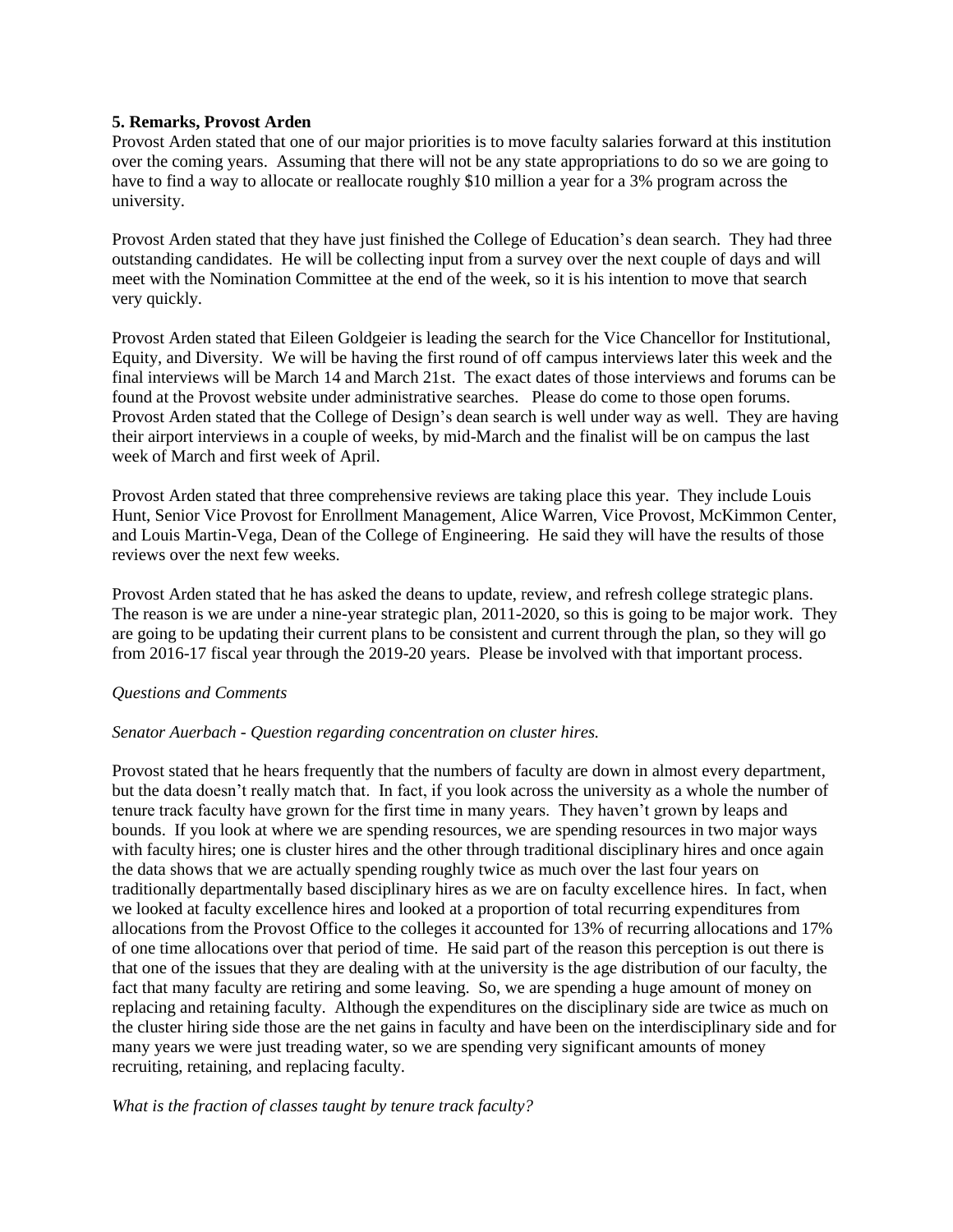Provost Arden said he has been told that tenure track faculty are ultimately more than two thirds of our faculty. In terms of credit hour production he assumes that it is huge, meaning that he thinks credit hour production certainly in the undergraduate level is going to be much more than a third than non-tenure track faculty occupies.

### **6. Big Picture Overview of DASA and the new University College**

Vice Chancellor Mullen stated that this is a relatively new division. He arrived here in August 2012 and the planning for this came out of the strategic plan. Goal 1 is student success and Goal 4 talks about organization excellence through effectiveness and efficiency. So really we take those two into place and you think about how we were organized. We were organized like most large research universities. The Division of Undergraduate Education and Undergraduate Academic Programs in the case of NC State and the Division of Student Affairs and in most of these universities both of those units have as part of their mission, serving students, helping to support the success of students.

Vice Chancellor Mullen stated that in January 2011 the Provost and Chancellor appointed a group to take a look at this structure and pulled that together and decided that it was the way to go and again it is fairly rare in a place like this, and in October 2011 an implementation team was put together to decide how this was going to move forward, which led to a search and also led to him coming the following summer.

Our mission: In collaboration with our colleagues across campus, we prepare students to succeed academically, professionally and personally, to embrace a commitment to lifelong learning, and to become informed, engaged, and productive citizens.

Vice Chancellor Mullen stated that students are doing lots of things on this campus and his Division along with partners in International Affairs and OIED have put a lot of resources in, working with students outside of the classroom.

Vice Chancellor Mullen stated that their Division is large. We have approximately 520 permanent employees on any given day. About 200 of those are EHRA. If you look at our permanent roster about 50 people are faculty, either tenured or non-tenured faculty. We also have a number of part times in our program. We are single largest employer of students on campus. We also generate a fair number of student credit hours through the departments of Music and Health and Exercise Studies, through Environmental Sciences, through all the UFC courses that are taught, through exploratory studies and so forth. He noted that about 5.5% of all undergraduate student credit hours are generated within DASA, so about 38 and a half thousand students. Our budget is about \$90 million. More than half of that is from receipts from Housing and more than 12% is appropriated in tuition and funding. The other 38 percent is student fees.

Vice Chancellor Mullen explained the organizational chart and briefly described the numerous departments in the Division of Academic and Student Affairs.

We have 78 buildings across the campus, more than 3 million square feet that we manage. There are about 10,244 beds in those buildings. We have fourteen Living and Learning Villages. About 80% of our freshmen live on campus and we would like to see that grow closer to 95 percent one day. We know that when students particularly live on campus and participate in learning communities that their retention rates and their first year GPAs are higher. About 45 percent of the freshmen are participating in villages now, and we would like to see that grow.

Student Health Services serves students all over campus. We have a pharmacy and we have opened a dental clinic over on Centennial Campus which anyone can use.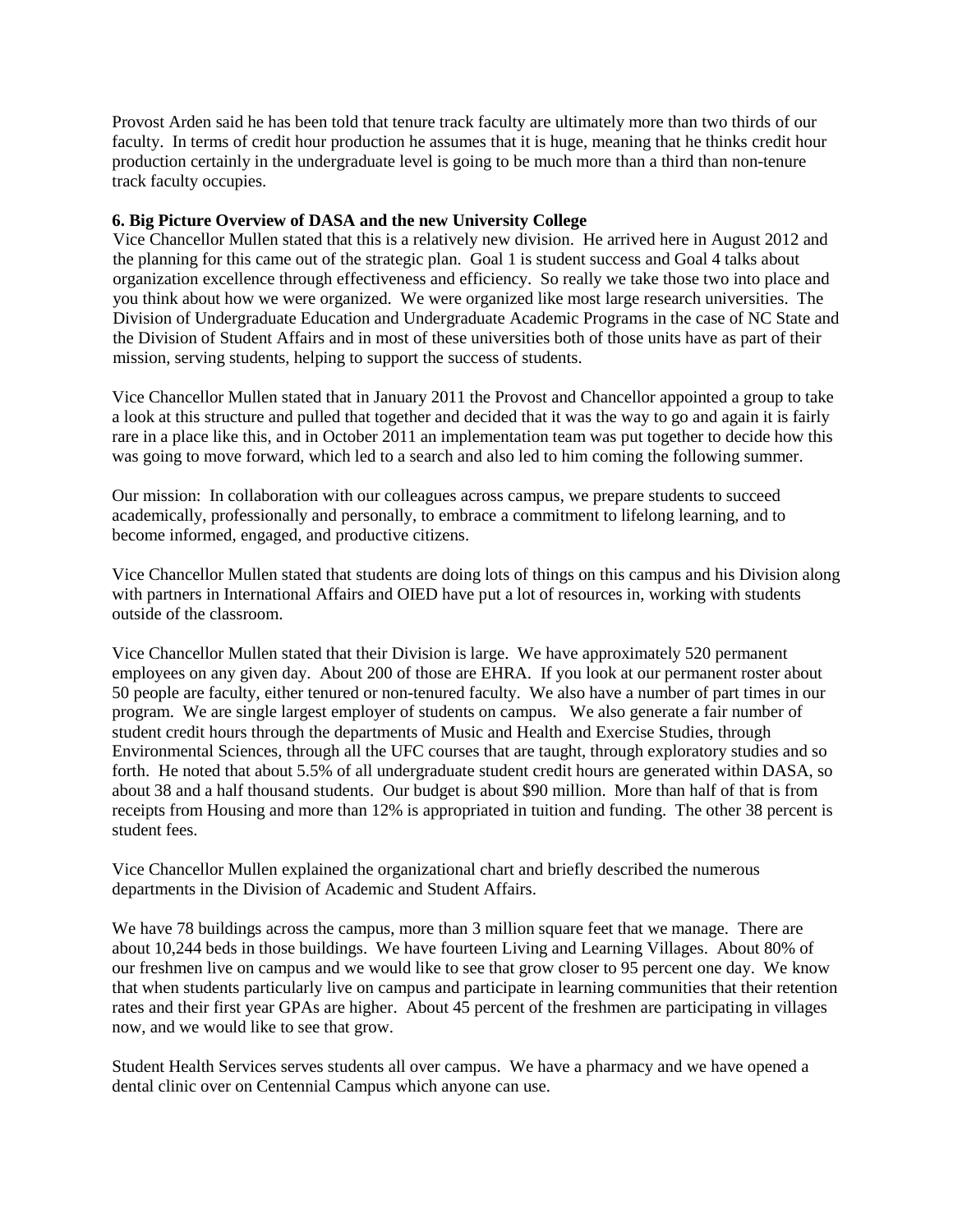Vice Chancellor Mullen stated that Student Leadership and Engagement is one of their big programs. Next week seventeen different teams of students and faculty will be setting out across the US to do service work in a variety of environments.

Vice Chancellor Mullen stated that they have a student legal service office that helps students with a variety of legal problems and it's oftentimes real estate rental related and often time international students who are being taken the advantage of. So if you know students who are having problems send them to legal services.

Vice Chancellor Mullen reported that in the last year we have had 5 suicides on this campus, which is a lot of loss for the family and a huge loss for the community. We thank the students for upping their own student fees to increase what we do. We have added about a third to our capacity with counselors. We have gone from wait times of two to three weeks for students to get in to see counselors. In the month of January the counseling center saw 1248 students and 150 of those students were expressing suicidal liberation and 35 of them were considering harm to others. It is a real crisis for us, about 12% of our students in a given year make use of our counseling service. So I encourage you, if you know of students who need help get them to the Counseling Center.

Vice Chancellor Mullen stated that twenty of those students were elevated to our Behavioral Assessment Team. Our behavior assessment team comes in when we think a student and or a staff or faculty member is a threat to the community. These students came in through that portal.

#### *University Colleg*e

Vice Chancellor Mullen stated that University colleges are not uncommon. The University College serves as a home for a wide variety of academic kinds of program where ever they are located; the advising for first year undergraduate students who has not declared a major, pretty much universal. Many of them have campus advising services for incoming students, transfer students, military students, and a wide variety of students. Many of them provide a wide variety of support. Often times you might find a career center, honors programs, and or research. Federal TRIO programs supports students from seventh grade through high school in getting ready for college. Sometimes you see general studies and interdisciplinary degrees in those university colleges and occasionally you will see some of the faculty who teach first year general courses housed in the University Colleges.

Vice Chancellor Mullen stated that this all existed before DASA was formed, so there is nothing in University College that was here before 2012. At any time we have about 1500 students, those that use to come in through First Year College are now coming in through exploratory studies. Those are mostly freshmen, some sophomores and occasionally a junior. We have two unaffiliated academic departments, which are Health and Exercise Studies as well as Music. We have approximately 60 faculty. The Bachelor of Science in Environmental Sciences has been there since the inception. That program had been a university wide program spanning four colleges and when it was moved into the Division of Undergraduate Academic Programs about 24 students across four colleges and there was no communication in with respect to how those students were being handled. That was moved in probably a year or so prior to DASA being formed. Bill Winner came in as the Director for that and that program has now grown from that 24 students to 250 students and we are graduating more than 35 students every May, and another 10 or 15 in the fall graduation. We are going to spin the Bachelor of Science in Environmental Science into the College of Natural Resources this fall, so July 1<sup>st</sup> it's moving out of DASA into CNR, which I think is a great idea. Mullen said they have a really good strong program now, so students deserve that college experience where they can interact with other students and have access to more faculty.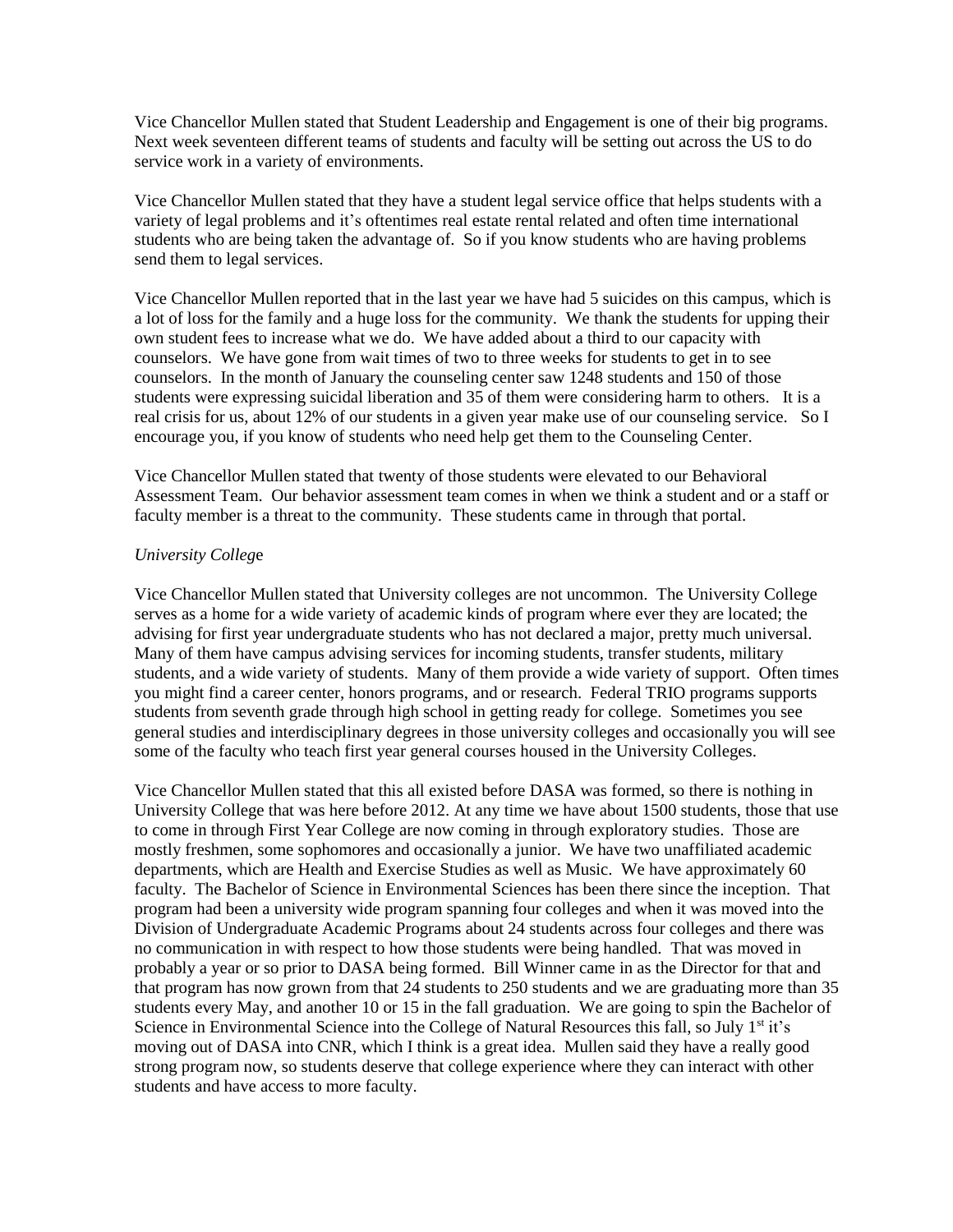Vice Chancellor Mullen stated that they service well over 1000 students now. Some of them come because faculty advisors instruct them to and a lot of times students come through because they want an answer to a question, so that is just an overview of the Division.

# *Questions and comments*

*With the transition of environmental studies to another college do you see the college as an incubator for interdisciplinary programs; are you going to seek to develop them and if so do you see it as a challenge, an opportunity that you have so few tenured faculty?*

Vice Chancellor Mullen stated that he thinks there is an opportunity for at least a place where we can began to foster conversations that bring faculty from across colleges together to maybe incubate ideas about what that next step might be and to provide and oversight of resources and recruiting and those kinds of things. I am not looking to pull faculty into the University College, but if we could really do some interesting things and do that incubation, I think it would be good.

# *The figures on students seeking counseling and suicidal rates, my question is, is there any way your office is tracking this for us or nationwide?*

VC Mullen stated that depending on which survey you look at we are either slightly above the national average or we are right at the national average. He said 10 to 12 percent of the student body is not unusual. The students are coming to our universities in much different circumstances. They seem to be less resilient, who may be on a variety of medications when they get here, aren't use to the stresses of university and they don't cope with it. There is a lot of things going on there. We have added psychiatric services, we have added good counseling, and we have added an internship program.

# *Relating to that, what are the trends in undergraduate versus graduate students that visit the counseling center?*

VC Mullen stated that in some cases the suicidal part is actually higher at the graduate level. We tend to see the percentage of students in distress relative to the total number, higher at the graduate level.

# *Senator Auberbach inquired about the ethnicity of student suicides.*

VC Mullen stated that within the last year there have been five suicides that included three minorities.

# *What kind of mental health insurance is provided?*

VC Mullen stated that they provide services free at the Counseling Center although there is a charge after you have a certain number of psychiatric visits.

# **7. Summary of November 3, 2015 through February 23, 2016 Faculty Senate Activities, Jeannette Moore, Chair of the Faculty**

The Faculty Senate has met seven times since the October 2015 General Faculty meeting. Agendas and all supporting materials, including minutes of each of the three committees, are posted on the Faculty Senate website.

Topics discussed at the seven meetings include:

1. **Campus Safety During an Emergency** (Jack Moorman, NC State University Police Chief; Captain Ian Kendrick; David Rainer, Associate Vice Chancellor, Environmental Health and Public Safety)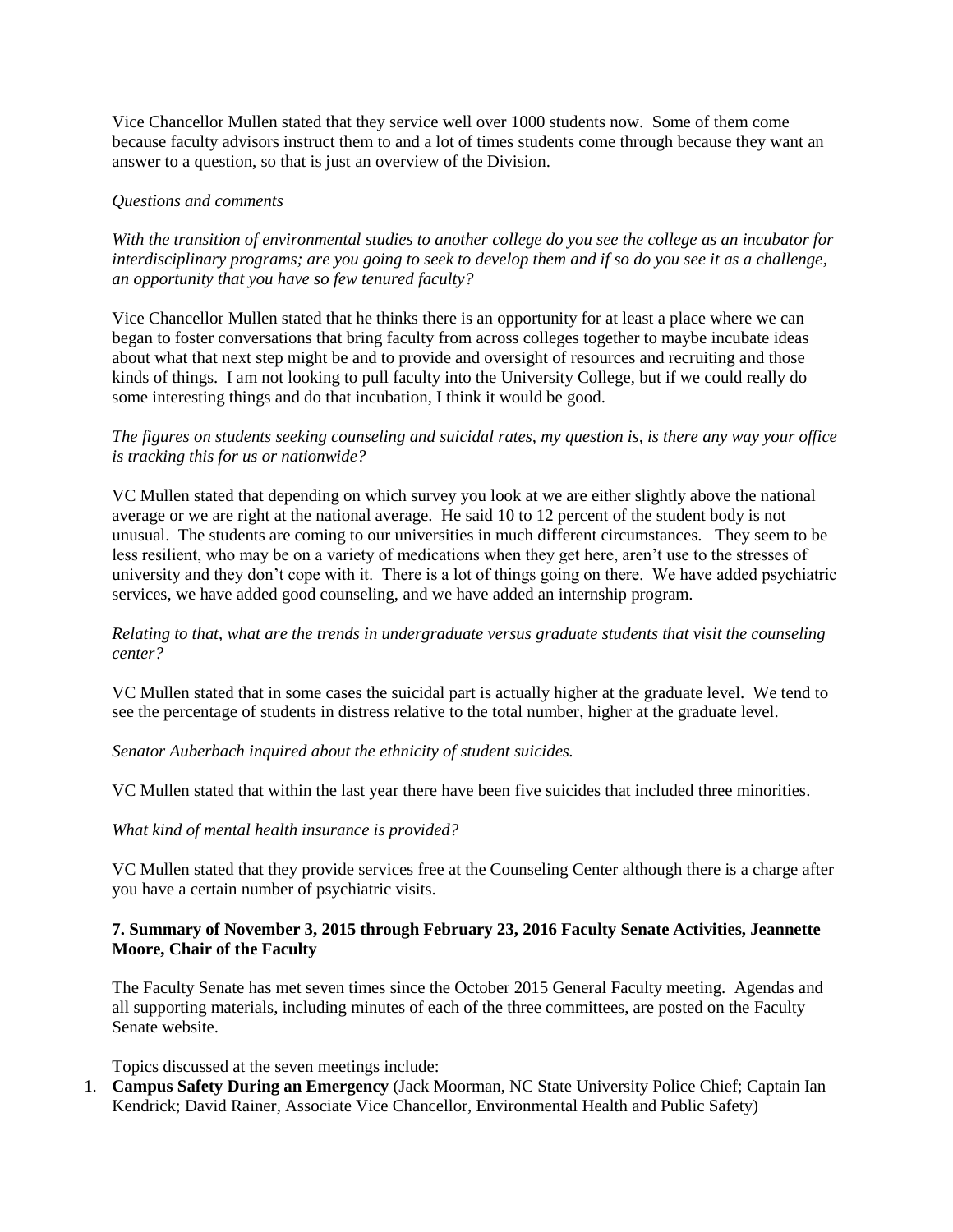- 2. **Resolution of Appreciation for Chancellor and Mrs. Woodson** for their generous donation to NC State University that will initiate the tuition scholarship for dependents of faculty and staff
- 3. **Athletics and Academics** (Debbie Yow, Athletics Director; Roby Sawyers, Professor and Faculty Athletics Representative; Katie Graham, Assistant Dean and Director, Academic Support Program for Student Athletes)
- 4. **Student Perspectives in Regards to Diversity** (Khari Cyrus, Student Body President)
- 5. **Status of Committee Items** (discussed at the December 1, 2015 meeting)
- a. **Academic Policy Committee** *Sarah Ash and Alton Banks, Co-Chairs* Faculty Governance of Curricula and Courses; Disability Services (burdens placed on faculty); Council on Undergraduate Education (CUE) and the General Education Program
- b. **Governance and Personnel Policy Committee** *Paul Williams and Lonnie Fleisher* Proposed Drug and Alcohol Free Workplace regulation for NC State University employees; Evaluate the Procedure for Formatting, Adopting, and Publishing Policies, Regulations, and Rules; Faculty Grievance & Non-Reappointment Working Group
- c. **Resources and Environment Committee** *Marguerite Moore and Darby Orcutt* Transportation and Parking discussion; Policies and progress on sustainability
- 6. **Results of the COACHE Faculty Satisfaction Survey** (Nancy Whelchel, Associate Director for Survey Research, Institutional Research & Planning; Katharine Stewart, Vice Provost for Faculty Affairs)
- 7. **Enhancing Graduate Student Success** (Maureen Grasso, Dean of the Graduate School)
- 8. **Discussion and Vote on Re-Naming "Secretary of the Faculty"** to Associate Chair (passed 22 to 1 with no abstentions)

Topics scheduled for **discussion in upcoming Faculty Senate meetings** include:

9. Academic Analytics: Where is the university going with this? (Mary Lelik, Senior Vice Provost, Institutional Research & Planning; Duane Larick, Senior Vice Provost for Academic Strategy & Resource Management)

Also coming up soon:

The **Faculty Senate website** will be revamped to be in compliance with the new university security upgrades. It will match the format recently adopted by the university, and there will be a change in the web address with planned implementation for summer 2016.

**Final Comment:** All faculty are welcome to attend Faculty Senate meetings. The dates of meetings can be found on the Faculty Senate website.

# **8. New Business (Statements by Chair Elect of the Faculty Candidates)**

# *Dr. Carolyn Bird,*

I was recently watching the Oscars and it occurred to me that writing a paragraph about service to the university is sort of like winning the Oscars where you forget who you are supposed to thank and in my case I forgot some of my service I wanted to mention. I would like to add that I served for three years as the President-Elect, President, and Past President for the North Carolina Association of Cooperative Extension Specialists and during my time of leadership with them we renewed our focus on excellence and extension and the current leadership is continuing that focus today. I have remained connected to that organization and it has been a pleasure to be able to communicate to them the information from the Faculty Senate using the Association's network. It has been fairly easy because they have an established listserv and going forward I would like to see the Faculty Senate make our work more visible to the faculty by establishing some sort of systematic communication out to the faculty across campus so that they are aware of what they are doing in the Senate.